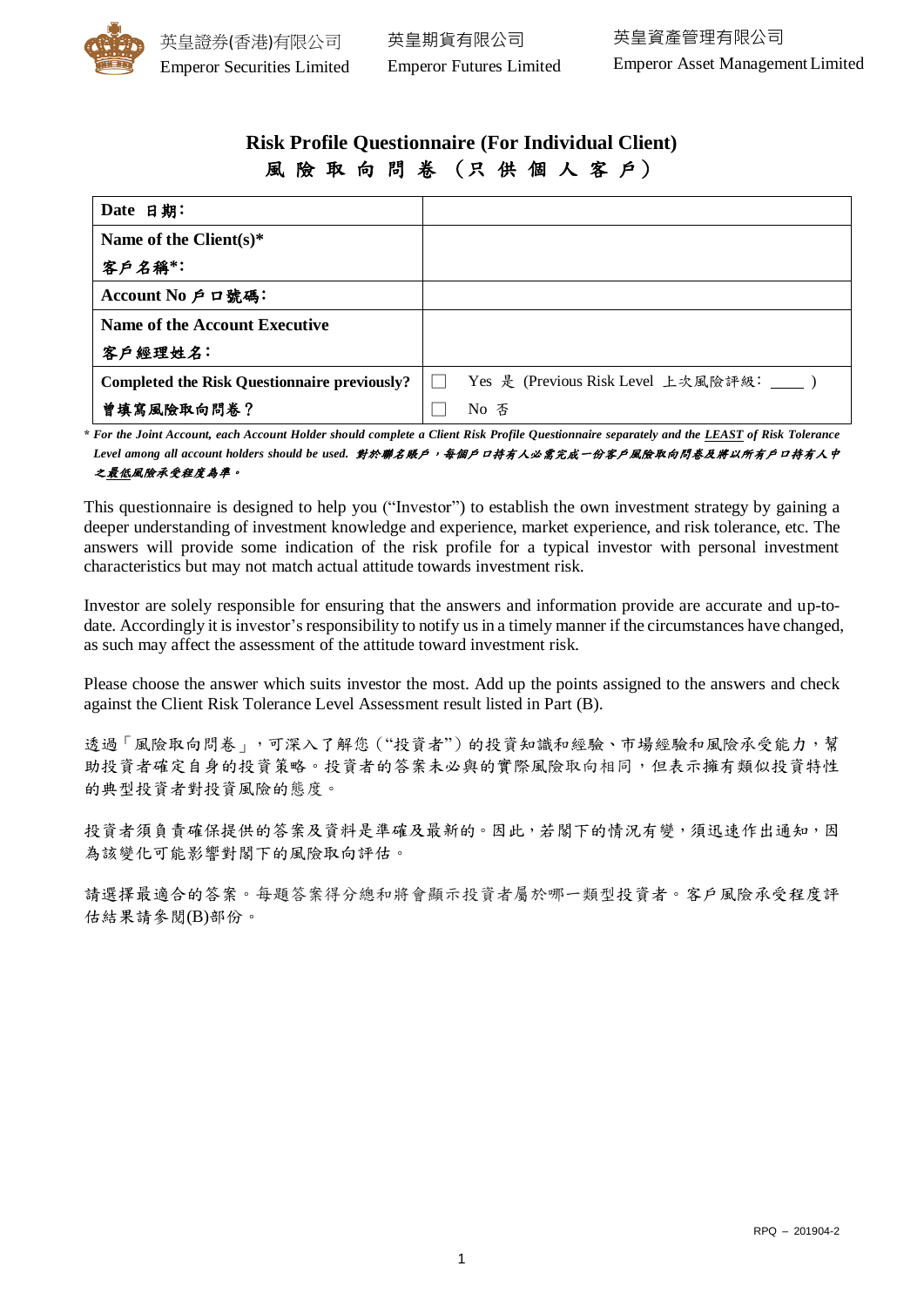#### **(A) Assessing your Risk Tolerance** 評估客戶的風險承受能力

**(Note: The points of each answer are denoted in the brackets on the right side.** 註﹕右方括號內為該答案之分數**)**

| 1)<br>Which age group do you belong to? 閣下的年齡屬於以下哪個組別?                                                                                                                                                                                                                                                                                                                                                                                                                                                  |            |     |  |
|---------------------------------------------------------------------------------------------------------------------------------------------------------------------------------------------------------------------------------------------------------------------------------------------------------------------------------------------------------------------------------------------------------------------------------------------------------------------------------------------------------|------------|-----|--|
| 65 or above                                                                                                                                                                                                                                                                                                                                                                                                                                                                                             | 65 歲或以上    | (1) |  |
| Between 55 to 64                                                                                                                                                                                                                                                                                                                                                                                                                                                                                        | 55 歲至 64 歲 | (2) |  |
| Between 40 to 54                                                                                                                                                                                                                                                                                                                                                                                                                                                                                        | 40 歲至 54 歲 | (3) |  |
| Between 30 to 39                                                                                                                                                                                                                                                                                                                                                                                                                                                                                        | 30 歲至 39 歲 | (4) |  |
| Between 18 to 30                                                                                                                                                                                                                                                                                                                                                                                                                                                                                        | 18 歲至 30 歲 | (5) |  |
|                                                                                                                                                                                                                                                                                                                                                                                                                                                                                                         |            |     |  |
| 2)<br>Your highest education level achieved is                                                                                                                                                                                                                                                                                                                                                                                                                                                          | 閣下的學歷為?    |     |  |
| Primary School or below                                                                                                                                                                                                                                                                                                                                                                                                                                                                                 | 小學或以下      | (1) |  |
| Secondary School                                                                                                                                                                                                                                                                                                                                                                                                                                                                                        | 中學         | (2) |  |
| Diploma or Associate Degree                                                                                                                                                                                                                                                                                                                                                                                                                                                                             | 文憑或副學士     | (3) |  |
| <b>Bachelor Degree</b>                                                                                                                                                                                                                                                                                                                                                                                                                                                                                  | 學士學位       | (4) |  |
| Professional Qualification, Master's or Above 專業資格、碩士或以上                                                                                                                                                                                                                                                                                                                                                                                                                                                |            | (5) |  |
| How many year(s) of investment experiences did investor invested in the Non-complex products (Shares<br>3)                                                                                                                                                                                                                                                                                                                                                                                              |            |     |  |
| funds, non-derivative ETFs traded on the SEHK, REITs, Non-leveraged Forex Trading, etc.)?<br>就非複雜產品 (於聯交所買賣的股份、非複雜債券、不具有其他特點的可贖回債券、非衍生產品基金、<br>非衍生產品交易所買賣基金(ETF)、房地產投資信託基金、非槓桿性外匯投資等),投資者擁有多少<br>年的投資經驗?<br>Never or Below 1 year                                                                                                                                                                                                                                                                       | 從没買賣或少於1年  | (1) |  |
| 1 year or above but less than 3 years                                                                                                                                                                                                                                                                                                                                                                                                                                                                   | 1年或以上及少於3年 | (2) |  |
| 3 years or above but less than 5 years                                                                                                                                                                                                                                                                                                                                                                                                                                                                  | 3年或以上及少於5年 | (3) |  |
| 5 years or above but less than 8 years                                                                                                                                                                                                                                                                                                                                                                                                                                                                  | 5年或以上及少於8年 | (4) |  |
| Over than 8 years                                                                                                                                                                                                                                                                                                                                                                                                                                                                                       | 多於8年       | (5) |  |
|                                                                                                                                                                                                                                                                                                                                                                                                                                                                                                         |            |     |  |
| How many year(s) of investment experiences did investor invested in the complex products (Futures<br>4)<br>contracts, DWs, CBBCs, listed share options, Synthetic ETFs and futures-based ETFs, L&I products,<br>Complex Bonds, Leveraged Forex Trading, Structured Investment Products, OTC Derivatives Products,<br><b>Equity-linked Products/Notes or Derivatives etc.?</b><br>就複雜產品 (期貨、衍生權證、牛熊證、上市認股權、合成 ETF 及期貨 ETF、槓桿及反向產品、複雜<br>債券、槓桿性外匯投資、結構性投資產品、場外交易的衍生產品、股票掛鈎產品/票據或衍生工具等),<br>投資者擁有多少年的投資經驗? |            |     |  |
| Never or Below 1 year                                                                                                                                                                                                                                                                                                                                                                                                                                                                                   | 從没買賣或少於1年  | (1) |  |
| 1 year or above but less than 3 years                                                                                                                                                                                                                                                                                                                                                                                                                                                                   | 1年或以上及少於3年 | (2) |  |
| 3 years or above but less than 5 years                                                                                                                                                                                                                                                                                                                                                                                                                                                                  | 3年或以上及少於5年 | (3) |  |
| 5 years or above but less than 8 years                                                                                                                                                                                                                                                                                                                                                                                                                                                                  | 5年或以上及少於8年 | (4) |  |
| Over than 8 years                                                                                                                                                                                                                                                                                                                                                                                                                                                                                       | 多於8年       | (5) |  |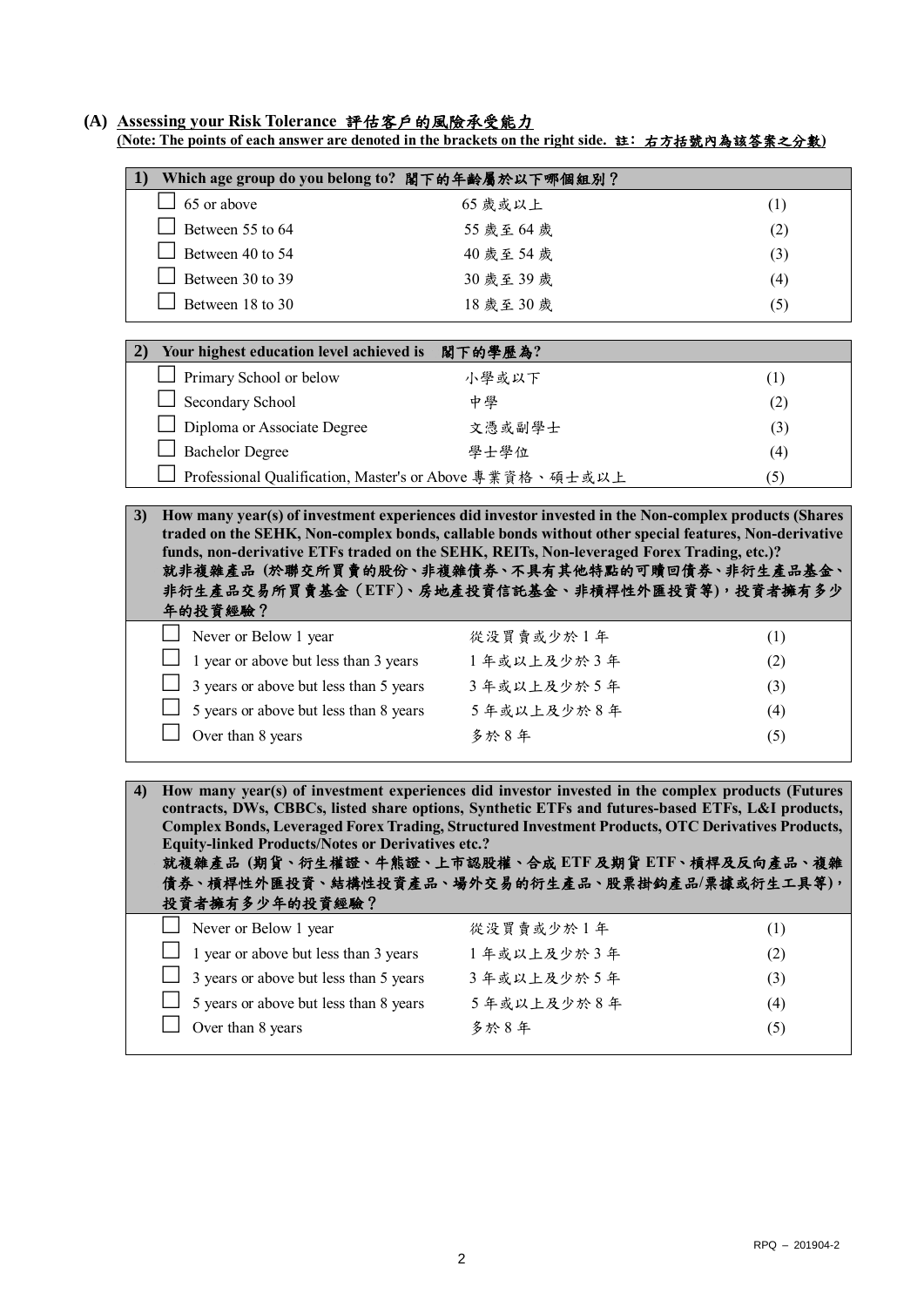| 5)<br>In the past 3 years, which of the following investment products did investor invest (i.e. executed $> 5$                                                           |                                                                                                   |     |  |  |
|--------------------------------------------------------------------------------------------------------------------------------------------------------------------------|---------------------------------------------------------------------------------------------------|-----|--|--|
| transactions per year)? (Note: Investor may select more than 1 option. The option that carries the highest<br>points in this question will be taken as investor's score) |                                                                                                   |     |  |  |
| 在過去3年內,投資者有否投資下列投資產品(即每年進行多於5次交易)?(註:可選多於一<br>項,並以最高分數作為此題得分)                                                                                                            |                                                                                                   |     |  |  |
|                                                                                                                                                                          | Deposits, Certificates of Deposit or Capital Protected Products 存款、存款證或保本產品                       | (1) |  |  |
|                                                                                                                                                                          | Non-complex bonds (including callable bonds without other special features), Bonds Funds or Money |     |  |  |
|                                                                                                                                                                          | Market Funds 非複雜債券 (包括不具有其他特點的可贖回債券)、債券基金或貨幣市場基金 (2)                                              |     |  |  |
|                                                                                                                                                                          | Non-leveraged Forex Trading 非槓桿性外匯投資<br>(3)                                                       |     |  |  |
| Recognized Exchange traded Stocks or Bonds Fund or Money Market Fund                                                                                                     |                                                                                                   |     |  |  |
|                                                                                                                                                                          | 認可交易所交易的股票、非債券基金或貨幣市場基金<br>(4)                                                                    |     |  |  |
|                                                                                                                                                                          | Warrants, Options, Futures, Structured Investment Products, OTC Derivatives Products, Equity-     |     |  |  |
|                                                                                                                                                                          | linked Products/Notes, Equity derivatives, Synthetic ETFs and futures-based ETFs, L&I products,   |     |  |  |
|                                                                                                                                                                          | Complex bonds or Forex Trading (Margin/Leveraged) 認股權證、期權、期貨、結構性投資產                               |     |  |  |
|                                                                                                                                                                          | 品、場外交易的衍生產品、股票掛鈎產品/票據、股票衍生工具、合成ETF及期貨ETF、槓桿                                                       |     |  |  |
| 及反向產品、複雜債券或外匯投資(孖展/槓桿)                                                                                                                                                   |                                                                                                   | (5) |  |  |
| What is the knowledge of investor of financial markets and investments?<br>6)                                                                                            |                                                                                                   |     |  |  |
| 投資者對金融市場和投資的認識多少?                                                                                                                                                        |                                                                                                   |     |  |  |
|                                                                                                                                                                          | Have no knowledge of financial markets at all and have interest in understanding them.            |     |  |  |
| 對金融市場沒有知識,但有興趣深入瞭解<br>(1)                                                                                                                                                |                                                                                                   |     |  |  |
| Have only some basic knowledge of financial markets and have interest in understanding them.                                                                             |                                                                                                   |     |  |  |
| 對金融市場只有初步認識,有興趣深入瞭解<br>(2)                                                                                                                                               |                                                                                                   |     |  |  |
| Have only some basic knowledge of financial markets such as differences between stocks and                                                                               |                                                                                                   |     |  |  |
| bonds. 對金融市場只有一些基本知識, 例如股票和債券的分別<br>(3)                                                                                                                                  |                                                                                                   |     |  |  |
| Have above basic knowledge and understand the importance of diversification and practice it.                                                                             |                                                                                                   |     |  |  |
| (Different types of investments to spread the risks.) 達基本知識以上的水平, 明白分散投資的重                                                                                               |                                                                                                   |     |  |  |
|                                                                                                                                                                          | 要性,並作出分散投資 (即把資金配置到不同類別投資上,以分散風險)<br>(4)                                                          |     |  |  |
|                                                                                                                                                                          | Know how to read a company's financial reports and understand the various factors that may affect |     |  |  |
| the risk and performance of these financial products. 懂得閱讀一家公司的財務報表, 並明白影                                                                                                |                                                                                                   |     |  |  |
| 響這些金融產品之風險和表現的各項因素                                                                                                                                                       |                                                                                                   | (5) |  |  |
| What is the Current Net Asset Value of the investor? (Net Asset Value = Asset – Liability)<br>7)                                                                         |                                                                                                   |     |  |  |
| 投資者現時的資產淨值是多少?(資產淨值 = 資產 - 負債)                                                                                                                                           |                                                                                                   |     |  |  |
| Less than HKD 100,000                                                                                                                                                    | 少於港幣 100,000 元                                                                                    | (1) |  |  |
| HKD 100,001 to 500,000                                                                                                                                                   | 港幣 100,001 至 500,000 元                                                                            | (2) |  |  |
| HKD 500,001 to 3,000,000                                                                                                                                                 | 港幣 500,001 至 3,000,000 元                                                                          | (3) |  |  |
| HKD 3,000,001 to 8,000,000                                                                                                                                               | 港幣 3,000,001 至 8,000,000 元                                                                        | (4) |  |  |
| More than HKD 8,000,000                                                                                                                                                  | 多於港幣 8,000,000 元                                                                                  | (5) |  |  |
| What is the amount of net liquid assets that investor will set aside for investing in investment product<br>8)                                                           |                                                                                                   |     |  |  |
| during its investment period?<br>投資者預留多少淨流動資產用在投資?                                                                                                                       |                                                                                                   |     |  |  |
| Less than 10%                                                                                                                                                            | 少於 10%                                                                                            | (1) |  |  |
| 10% or above and less than 20%                                                                                                                                           | 10%或以上及少於20%                                                                                      | (2) |  |  |
| 20% or above and less than 30%                                                                                                                                           | 20%或以上及少於30%                                                                                      | (3) |  |  |
| 30% or above and less than 50%                                                                                                                                           | 30%或以上及少於50%                                                                                      | (4) |  |  |
| Over than 50%                                                                                                                                                            | 50%或以上                                                                                            | (5) |  |  |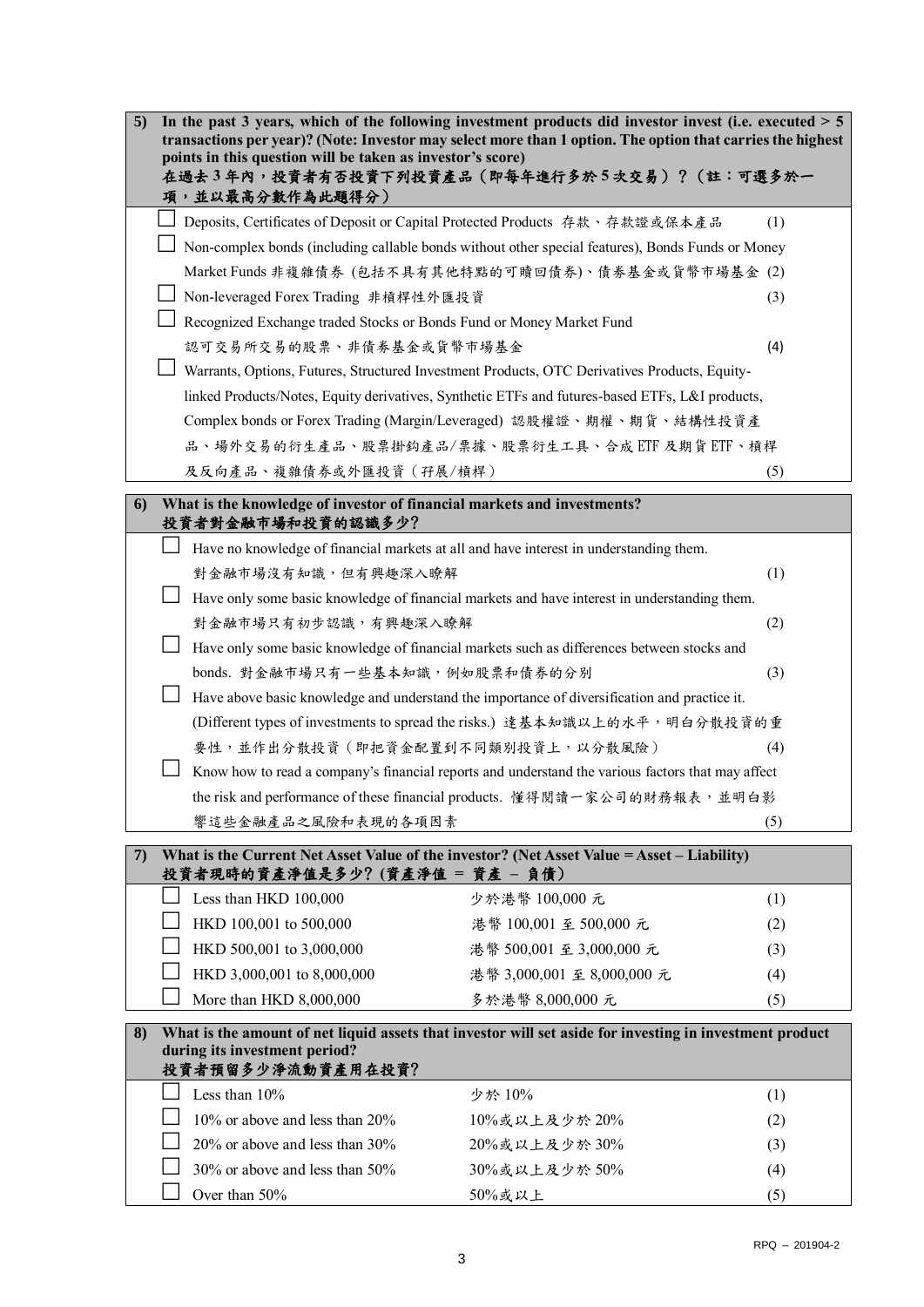| 9)                                                                                                                           | What is current objective for investment of investor?<br>投資者現時的投資目標是什麼?                                                                                               |                                                                                                                          |                  |     |
|------------------------------------------------------------------------------------------------------------------------------|-----------------------------------------------------------------------------------------------------------------------------------------------------------------------|--------------------------------------------------------------------------------------------------------------------------|------------------|-----|
|                                                                                                                              |                                                                                                                                                                       | Capital preservation with a return similar to bank Deposit Rate 保本及賺取相約銀行存款的                                             |                  |     |
|                                                                                                                              |                                                                                                                                                                       | 回報<br>(1)                                                                                                                |                  |     |
|                                                                                                                              |                                                                                                                                                                       | Earn a return which is slightly above bank deposit 賺取略高於銀行存款的回報<br>(2)                                                   |                  |     |
|                                                                                                                              |                                                                                                                                                                       | Stable, balanced income and capital growth 穩定、平衡收入與資本增長<br>(3)                                                           |                  |     |
|                                                                                                                              |                                                                                                                                                                       | Gradual long-term capital growth 資本長期地逐漸增長                                                                               |                  | (4) |
|                                                                                                                              |                                                                                                                                                                       | Maximize capital growth as soon as possible 以最短時間, 爭取最高回報                                                                |                  | (5) |
| 10) When investing in investment products, how long will your investment horizon be?<br>購買投資產品時,投資者認為持有多久才合適?                |                                                                                                                                                                       |                                                                                                                          |                  |     |
|                                                                                                                              |                                                                                                                                                                       | Below 1 year                                                                                                             | 少於1年             | (1) |
|                                                                                                                              |                                                                                                                                                                       | 1 years or above but less than 3 years                                                                                   | 1年或以上及少於3年       | (2) |
|                                                                                                                              |                                                                                                                                                                       | 3 years or above but less than 5 years                                                                                   | 3年或以上及少於5年       | (3) |
|                                                                                                                              |                                                                                                                                                                       | 5 year or above but less than 8 years                                                                                    | 5年或以上及少於8年       | (4) |
|                                                                                                                              |                                                                                                                                                                       | Over than 8 years                                                                                                        | 多於8年             | (5) |
| 11) What level of annualized price fluctuation would investor generally be comfortable with?<br>投資者可以接受年度價格波幅是多少?            |                                                                                                                                                                       |                                                                                                                          |                  |     |
|                                                                                                                              |                                                                                                                                                                       | Between $-5\%$ and $+5\%$                                                                                                | 介乎-5%至+5%之間的波幅   | (1) |
|                                                                                                                              |                                                                                                                                                                       | Between -10% and +10%                                                                                                    | 介乎-10%至+10%之間的波幅 | (2) |
|                                                                                                                              |                                                                                                                                                                       | Between $-15$ and $+15\%$                                                                                                | 介乎-15%至+15%之間的波幅 | (3) |
|                                                                                                                              |                                                                                                                                                                       | Between $-20$ and $+20\%$                                                                                                | 介乎-20%至+20%之間的波幅 | (4) |
|                                                                                                                              |                                                                                                                                                                       | More than 20%                                                                                                            | 多於20%的波幅         | (5) |
| 12) Which of the following statement could best describe investor's attitude towards investment risk?<br>以下那一句最能反映投資者對風險的態度? |                                                                                                                                                                       |                                                                                                                          |                  |     |
|                                                                                                                              |                                                                                                                                                                       | I am not willing to take risk and do not accept investment depreciation.<br>我很不願意承擔風險,而且不接受投資貶值。                         |                  | (1) |
|                                                                                                                              | I want capital protection but I am willing to take low risk in order to obtain a return slightly better than<br>bank deposits. 我希望保本, 但願意接受低度風險從而實現稍高於銀行存款的回報。<br>(2) |                                                                                                                          |                  |     |
|                                                                                                                              |                                                                                                                                                                       | I am willing to accept medium risk in order to obtain a return greater than inflation<br>我願意承擔中度風險,以便實現高於通貨膨脹的回報。<br>(3) |                  |     |
|                                                                                                                              |                                                                                                                                                                       | I am willing to take higher risk in order to obtain a higher return.<br>我願意承擔較高風險,以便實現較高的潛在回報。                           |                  | (4) |
|                                                                                                                              |                                                                                                                                                                       | I am willing to take the highest risk in order to maximize the return.                                                   |                  |     |
|                                                                                                                              |                                                                                                                                                                       | 我願意承擔最大風險,以便將回報提至最高。                                                                                                     |                  | (5) |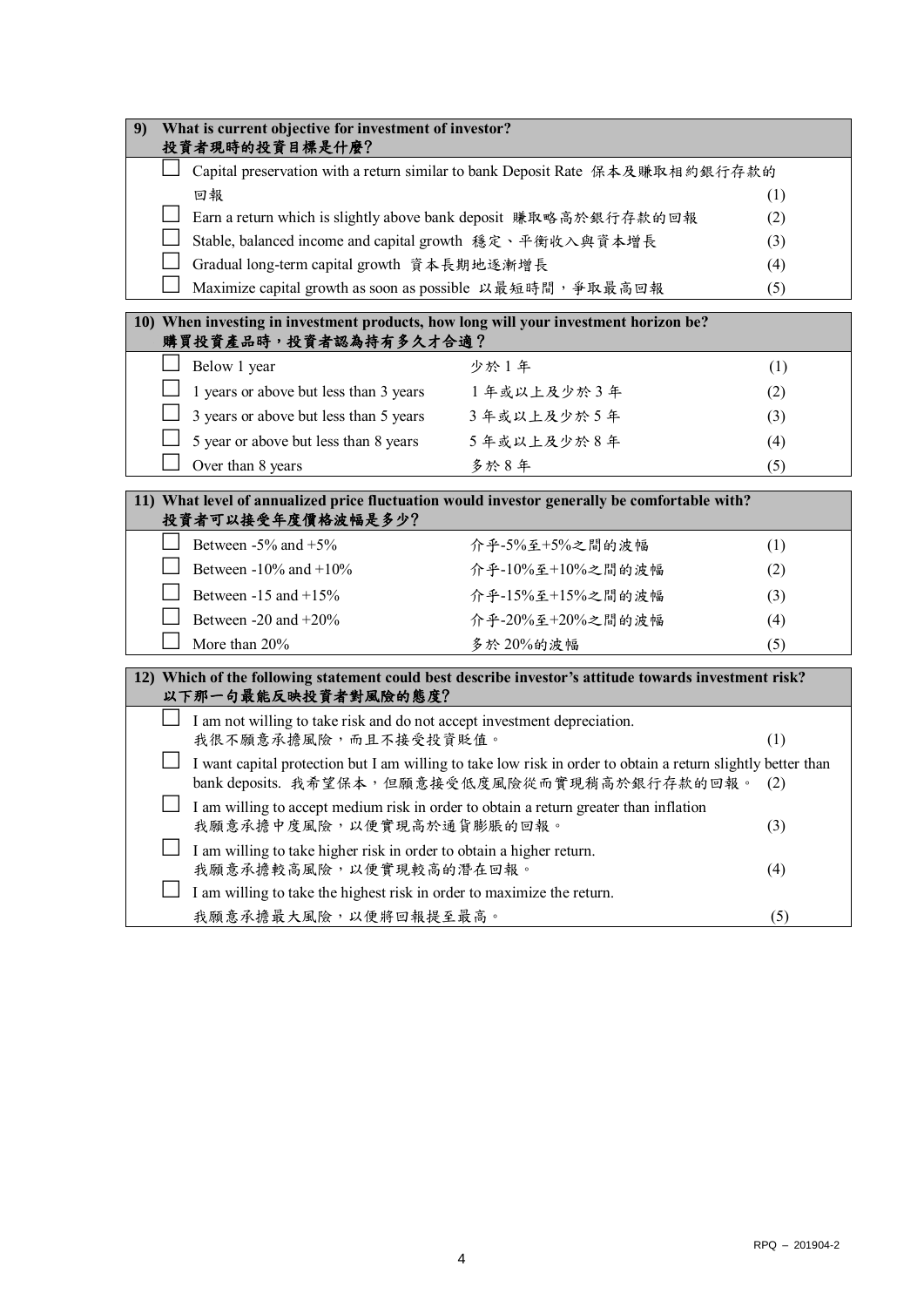# **(B) Client Risk Tolerance Level Analysis** 客戶風險承受程度分析

Based on the assessment of Risk Tolerance Level, which is calculated based on the points investor's scored for each answer in Part (A), we recommend a corresponding investment strategy stated in the table below. 根據投資者的風險承受能力水平,我們建議投資者採用下表所述的相應投資策略,其中風險承受能力水平 是根據投資者在(A)部分每項回答得分計算得出。

| Client Risk Tolerance Level<br>客戶風險承受程度 | <b>Total Score</b><br>總得分 | <b>Client Risk Profile</b><br>客戶風險類型 |
|-----------------------------------------|---------------------------|--------------------------------------|
| Low 低                                   | < 24                      | Conservative 保守型                     |
| Medium $\psi$                           | 24 to 45                  | Moderate 平穩型                         |
| High 高                                  | > 45                      | Aggressive 進取型                       |

#### **Conservative** 保守型

As a conservative investor, investor is looking to preserve the value of investor's investment against the erosion of inflation and are therefore prepared to consider a combination of low risk alternatives to deposits to help generate a steady return over the long-term. Investor understands that there may be periods when the value of investor's investment could fall, but these are expected to be of limited impact because of the diversified investment strategy adopted. 作為保守型的投資者,投資者會選擇保障投資者的投資價值,以對抗通脹的蠶食,因此願意考慮 存款以外的低風險投資選擇,以取得長期穩定的回報。投資者明白投資價值在某些時間內可能會下跌,但 因採取分散的投資策略,跌幅只會產生有限度的影響。

# **Moderate** 平穩型

As a moderate investor, investor islooking to grow the value of investor over a longer term and generate an absolute return ahead of inflation. Investor is prepared to invest across a diversified portfolio of assets to achieve this goal and understand that there may be periods when the value of investor's capital can fall. 作為平穩型的投資者,投 資者會以投資價值長期增長並產生超過通脹的絕對回報為目標。投資者願意投資於多元化的資產組合以達 到此目標,並且明白投資者的資本價值在某些時間內可能會下跌。

# **Aggressive** 進取型

As an aggressive investor, investor is looking to maximise the value of investor's investment over the longer term by selecting a concentrated/speculative portfolio and are comfortable with a higher risk and reward strategy this approach involves. Investor understands that investor's investment may likely record strong gains as well as significant falls in future. 作為進取型的投資者,以達致投資價值長期有最高增長為目標,投資者可能會選 取一個十分集中/甚至含投機性資產的組合,並且願意承受此策略所帶來的較高風險及回報。投資者明白投 資價值將來在某些時間內會錄得強勁的收益,亦會錄得大幅下跌的虧損。

Based on the answers investor have selected, investor's score is and investor's risk tolerance level (the risk profile accordingly) is **Low (Conservative) /Medium (Moderate) / High (Aggressive)#**

根據投資者所提供的答案,投資者的分數為 而投資者的客戶風險承受程度(相應的風險 取向)為低 **(**保守型**)/** 中 **(**平穩型**) /** 高 **(**進取型**) #**。

If investor disagree with the above assessment, please indicate investor's tolerance level that investor believe is more accurate (tick the appropriate box below) and specify the reason(s): 如果投資者不同意以上結果,請指出貴投資者認為更準確的可承受風險程度(於適當的方格填上「√」) 並詳述原因﹕

| Reason(s) 原因: | $\Box$ Low 低 | $\Box$ Medium $\dot{\mathbf{\tau}}$ | □ High 高 |
|---------------|--------------|-------------------------------------|----------|
|               |              |                                     |          |
|               |              |                                     |          |

*# Please delete where appropriate* 請刪去不適用選項